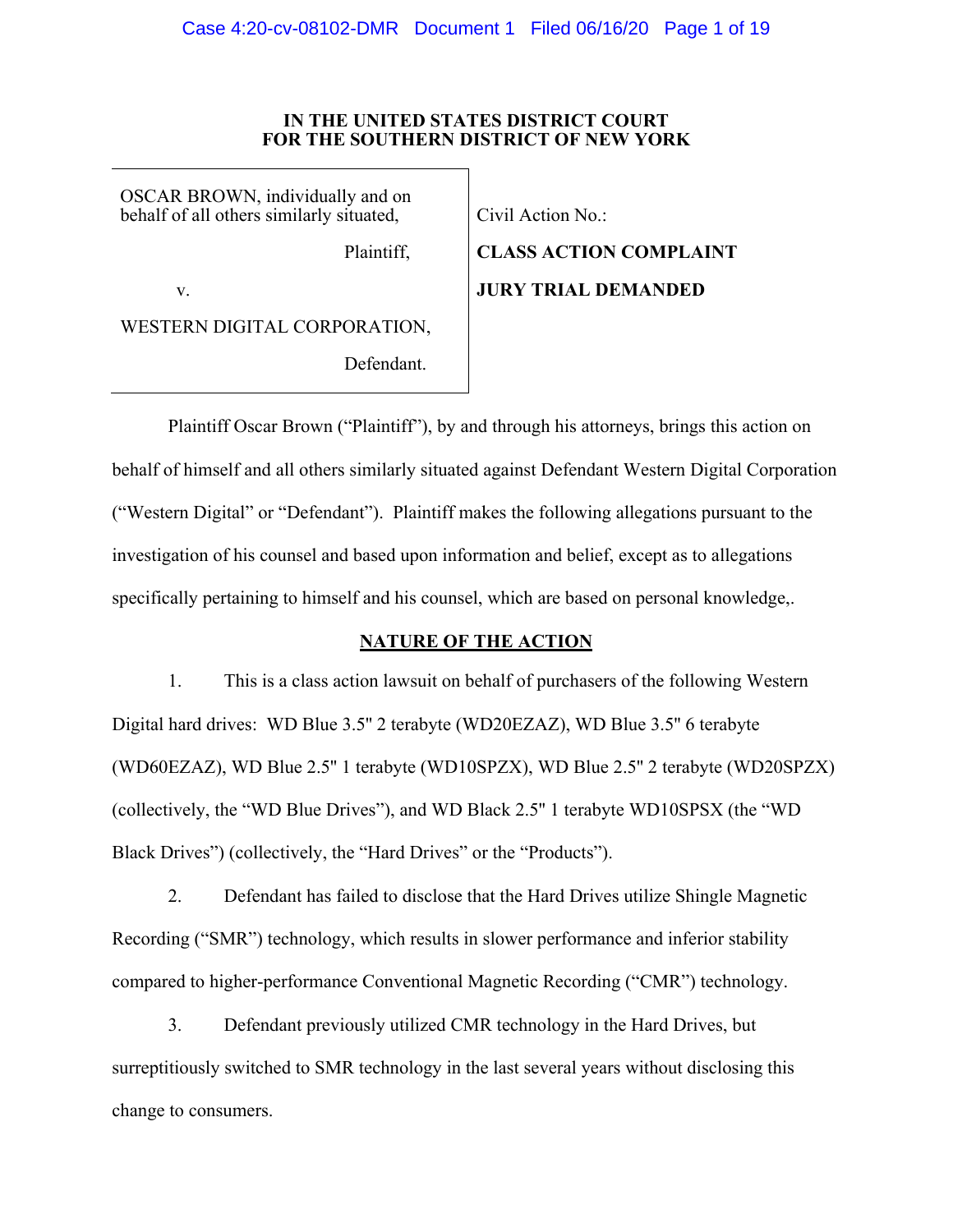#### Case 4:20-cv-08102-DMR Document 1 Filed 06/16/20 Page 2 of 19

4. This inferior technology is cheaper to manufacture for Defendant. But despite the downgrade, the pricing for the Hard Drives has remained the same.

5. In this regard, Defendant was able to increase its profits by reducing its costs of goods sold while still bringing in the same amount of revenue for each of the Hard Drives sold.

6. Had Defendant disclosed that the Hard Drives use SMR technology, Plaintiff and putative Class members would not have purchased the Hard Drives, or would have paid less for the Hard Drives than they did.

7. Plaintiff and Class members were accordingly injured by the price premium they paid for inferior hard drives.

#### **BACKGROUND**

## **I. OVERVIEW OF HARD DRIVE TECHNOLOGY**

8. A hard drive disk ("HDD") is a form of magnetic mass storage. Each hard drive contains a stack of circular plates of magnetic material called "platters," divided into billions of tiny areas called "bits" that can be independently magnetized (to store a 1) or demagnetized (to store a 0). Data is "read" (retrieved) or "written" (recorded) onto an HDD by converting strings of bits into electrical current fed through an electromagnet that changes the magnetization of each bit. Once the information is written onto the HDD, the HDD uses a magnetic reader to turn the data back into a useful form (the file to be stored or retrieved), much like a record player's needle translates a record's grooves into music.<sup>1</sup>

9. To store the amount of data that HDDs store today, the HDDs must contain billions of bits. Thus, "areal density" comes into play, which is the number of bits of data that

<sup>1</sup> Kanawat Senanan, *How do Hard Drives Work?*, TED-ED,

https://www.youtube.com/watch?v=wteUW2sL7bc (last accessed June 11, 2020); How a Hard Disk Drive Works, SEAGATE, https://www.youtube.com/watch?v=NtPc0jI21i0 (last accessed June 12, 2020).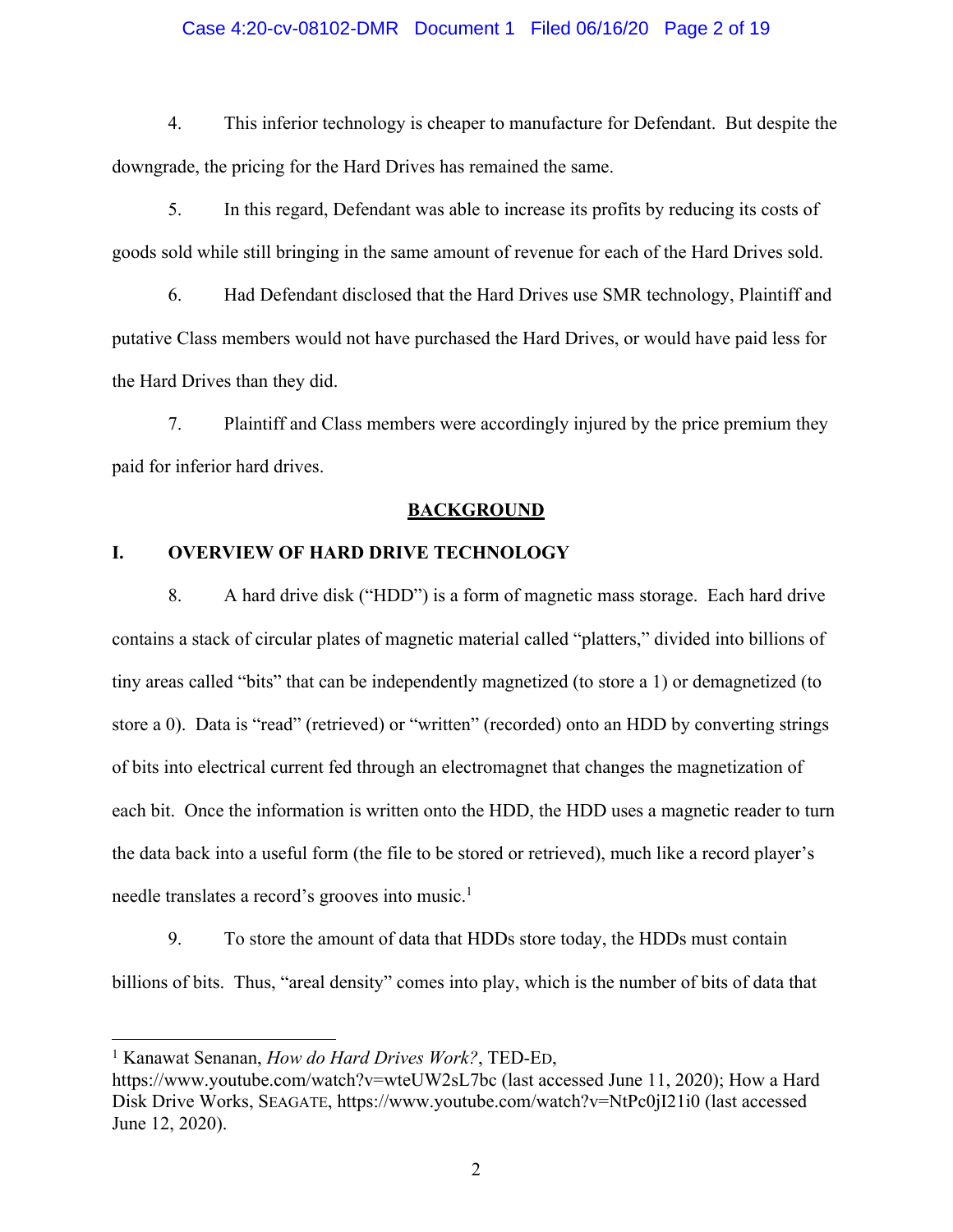## Case 4:20-cv-08102-DMR Document 1 Filed 06/16/20 Page 3 of 19

can be recorded onto a platter and is measured by the number of bits or gigabits (one billion bits) per square inch. Higher areal density values allow for greater storage using the same amount of disk space.<sup>2</sup>

10. There are several methods that exist to read and write data to HDDs and maximize areal density. The first of these is Perpendicular or Conventional Magnetic Recording ("CMR"). CMR "works by aligning the poles of the magnetic elements, which represent bits of data, perpendicularly to the surface of the disk. Magnetic tracks are written side-by-side, without overlapping."3



11. CMR HDDs "delivery excellent random-access performance," and are as such "widely used not only in PCs but also for online storage applications."<sup>4</sup> CMR is used in most standard HDDs.<sup>5</sup>

<sup>3</sup> *Id*.

<sup>2</sup> *What are PMR and SMR Hard Disk Drives?*, SYNOLOGY, https://www.synology.com/enus/knowledgebase/DSM/tutorial/Storage/PMR\_SMR\_hard\_disk\_drives (last accessed June 11, 2020).

<sup>4</sup> Shimomura Kazuhito, *Shingled Magnetic Recording Technologies for Large-Capacity Hard Disk Drives*, 1 TOSHIBA REVIEW GLOBAL EDITION 33, 33 (2015), https://www.toshiba.co.jp/tech/review/en/01\_02/pdf/a08.pdf (last accessed June 11, 2020).

<sup>5</sup> Joel Hruska, *Western Digital, Seagate Are Shipping Slow SMR Drives Without Informing Customers: Reports*, EXTREMETECH, Apr. 14, 2020,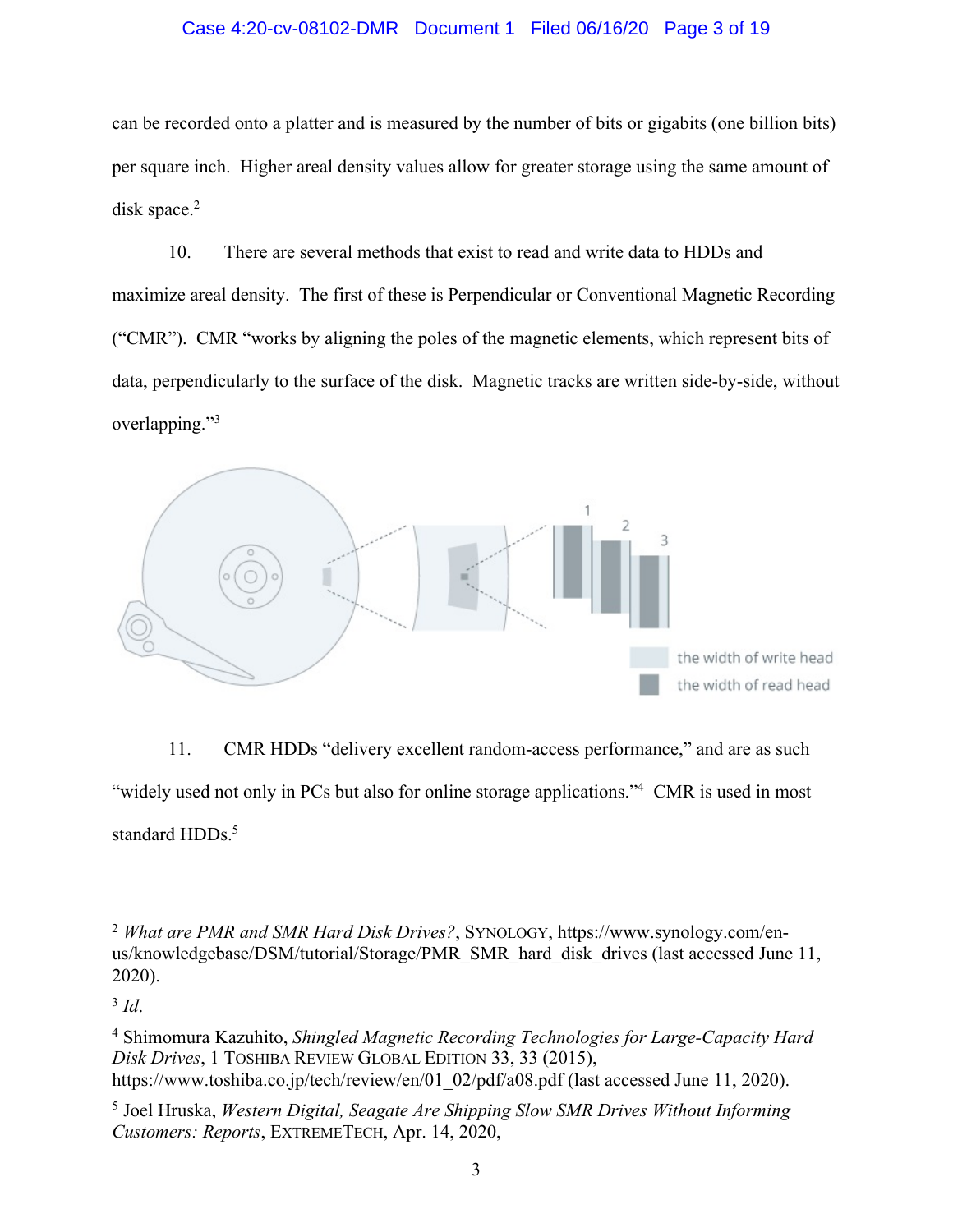### Case 4:20-cv-08102-DMR Document 1 Filed 06/16/20 Page 4 of 19

12. Another method of reading and writing data is Shingled Magnetic Recording ("SMR"). "Rather than writing each magnetic track without overlapping, SMR overlaps each new track with part of the previously written track, much like shingles on a roof. By overlapping the tracks, write heads become thinner, thus expanding areal density."6



13. SMR thus allows for low-cost, high-capacity HDDs.<sup>7</sup> "However, if new (or modified) data needs to be placed near existing data, the drive will have to overwrite the neighboring shingled tracks … That makes [SMR] drive[s] significantly slower at writing tasks, especially for random writes."8

14. In addition, the design of SMR drives makes permanent data loss more likely.

Whereas data engineers can rebuild certain components on other storage types and recover lost

https://www.extremetech.com/computing/309389-western-digital-seagate-reportedly-shippingslow-smr-drives-without-informing-customers (last accessed June 11, 2020)

<sup>6</sup> *What are PMR and SMR Hard Disk Drives?*, SYNOLOGY.

<sup>7</sup> *Shingled Magnetic Recording Technologies for Large-Capacity Hard Disk Drives*, 1 TOSHIBA REVIEW GLOBAL EDITION at 33.

<sup>8</sup> Paul Alcorn, *Western Digital Fesses Up: Some Red HDDs Use Slow SMR Tech Without Disclosure*, TOM'S HARDWARE, Apr. 14, 2020, https://www.tomshardware.com/news/wd-fessesup-some-red-hdds-use-slow-smr-tech (last accessed June 12, 2020).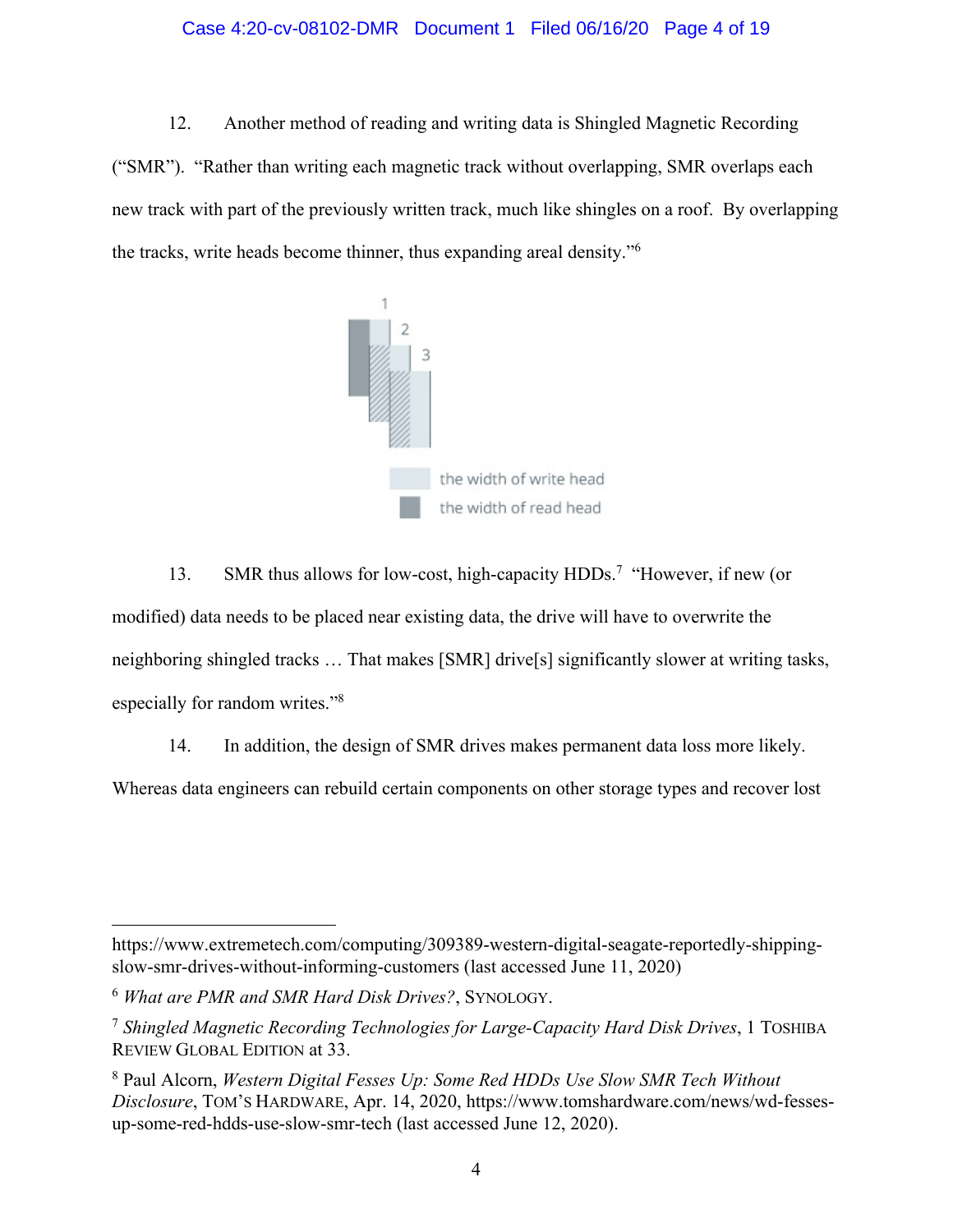## Case 4:20-cv-08102-DMR Document 1 Filed 06/16/20 Page 5 of 19

data, the SMR data translators cannot be repaired. This can result in permanent data loss if the translators are damaged.<sup>9</sup>

15. In short, while SMR HDDs boast high areal density, they are at a disadvantage in nearly every other category.<sup>10</sup> For these reasons, SMR HDDs are typically only used "for cold data storage, like archives and backups, because of their poor performance,"11 and are typically marked as "archival" to designate the use of the technology.<sup>12</sup> SMR HDDs are not recommended for use by the ordinary consumer.13

## **II. WESTERN DIGITAL'S FRAUDULENT OMISSIONS**

16. Western Digital is one of the largest computer HDD manufacturers in the United States.

17. Western Digital markets its hard drives series by color. The WD Black Drives are

"comprised of the performance oriented consumer drives. WD Black Drives are aimed at high

capacity with the fastest possible throughput."14

18. Western Digital advertises its WD Black Drives as having "[s]ophisticated

performance-enhancing features [that] deliver the speed you need for demanding applications

<sup>13</sup> *Id*.

<sup>9</sup> David Blizzard, *WD Shingled Magnetic Recording – New Road Blocks For Data Recovery Pros*, BLIZZARD DATA RECOVERY, https://www.blizzarddr.com/wd-smr-translation-new-roadblocks/ (last accessed June 12, 2020).

<sup>10</sup> Joel Hruska, *Western Digital, Seagate Are Shipping Slow SMR Drives Without Informing Customers: Reports*.

<sup>11</sup> Paul Alcorn, *Western Digital Fesses Up: Some Red HDDs Use Slow SMR Tech Without Disclosure*.

<sup>12</sup> Jim Salter, *Buyer Beware—That 2TB-6TB "NAS" Drive You've Been Eyeing Might be SMR*, ARS TECHNICA, Apr. 17, 2020, https://arstechnica.com/gadgets/2020/04/caveat-emptor-smrdisks-are-being-submarined-into-unexpected-channels/ (last accessed June 12, 2020).

<sup>14</sup> Eric Hamilton, *WD Blue vs. Black vs. Red & Purple HDD & SSD Differences (2017)*, GAMERS NEXUS, Feb. 8, 2017, https://www.gamersnexus.net/guides/2796-wd-blue-vs-black-vs-red-in-2017 (last accessed June 12, 2020).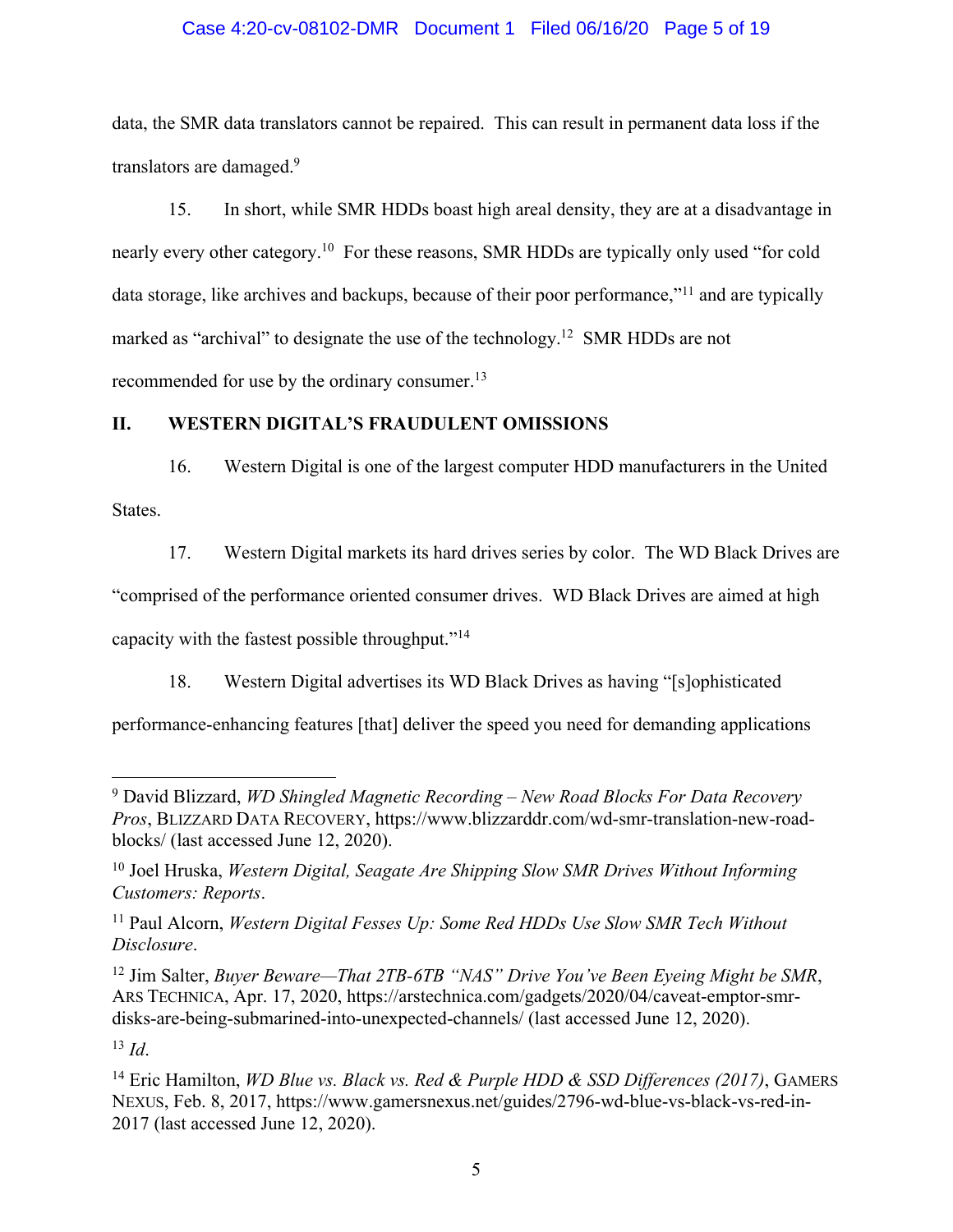## Case 4:20-cv-08102-DMR Document 1 Filed 06/16/20 Page 6 of 19

like photo and video editing and internet gaming." Western Digital claims the WD Black Drives offer "[h]igh performance, high capacity, high reliability, and cutting-edge technology."15

19. The WD Blue Drives are "aimed at mixing high capacity, fast sequential write/read speeds, and affordability. These drives are primarily aimed at everyday computing and basic media consumption; they are the jumping-off point for the average customer."<sup>16</sup>

20. Western Digital advertises its WD Blue Drives as "offer[ing] the features that are ideal for your everyday mobile computing needs."<sup>17</sup>

21. Western Digital maintained that most of its drives were CMR-based until April 2020. Even as late as March 2020, Yemi Elegunde, an enterprise and channel sales manager for Western Digital UK claimed:

"The only SMR drive that Western Digital will have in production is our 20TB hard enterprise hard drives and even these will not be rolled out into the channel. All of our current range of hard drives are based on CMR Conventional Magnetic Recording. With SMR Western Digital would make it very clear as that format of hard drive requires a lot of technological tweaks in customer systems."<sup>18</sup>

22. Consumers were not aware that the Hard Drives utilized SMR technology. Only

Western Digital knew that the Hard Drives used SMR technology.

<sup>15</sup> WD BLACK PERFORMANCE MOBILE HARD DRIVE,

https://shop.westerndigital.com/products/internal-drives/wd-black-mobile-sata-hdd#WD10SPSX (last accessed June 12, 2020).

<sup>16</sup> Eric Hamilton, *WD Blue vs. Black vs. Red & Purple HDD & SSD Differences (2017)*.

<sup>17</sup> WD BLUE PC MOBILE HARD DRIVE, https://shop.westerndigital.com/products/internaldrives/wd-blue-mobile-sata-hdd#WD20SPZX (last accessed June 12, 2020).

<sup>18</sup> Jim Salter, *Buyer Beware—That 2TB-6TB "NAS" Drive You've Been Eyeing Might be SMR* (emphasis added).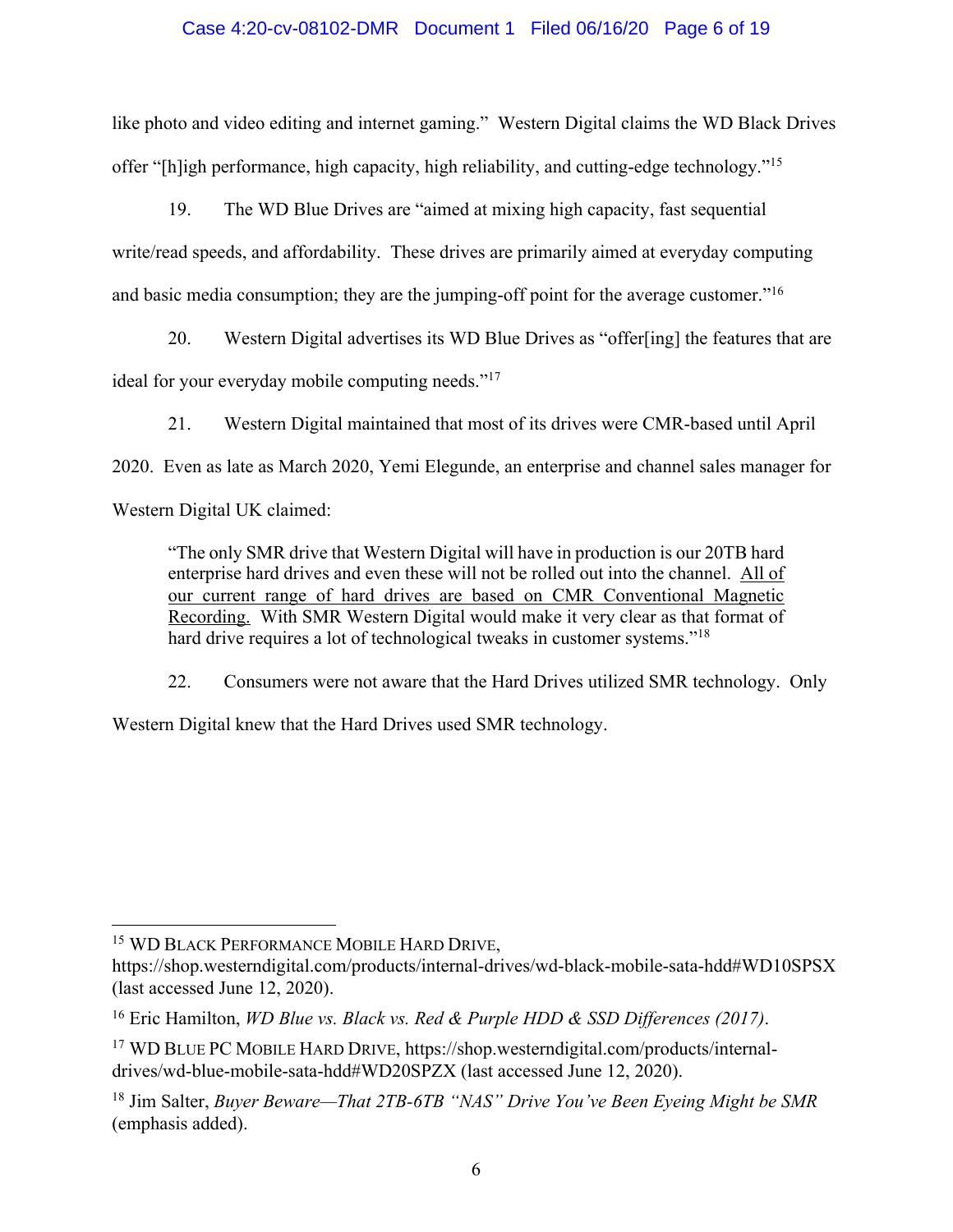23. In April 2020, Western Digital admitted that the following drives utilize SMR

technology:19



24. The use of SMR technology in WD Black Drives is particularly egregious

because, as noted above, the WD Black Drives are designed for "high-performance users."20 As

Joel Hruska writes on the tech blog, ExtremeTech:

Selling an SMR drive in the WD Black line is an insult to the product. When Western Digital created its initial color-based branding, WD Black hard drives were supposed to sit at the top of the stack.<sup>21</sup>

//

- //
- //
- //

<sup>19</sup> Paul Alcorn, *WD Sets the Record Straight: Lists All Drives that Use Slower SMR Tech*, TOM'S HARDWARE, Apr. 23, 2020, https://www.tomshardware.com/news/wd-lists-all-drives-slowersmr-techNOLOGY (last accessed June 12, 2020).

 $^{20}$  *Id.* 

<sup>&</sup>lt;sup>21</sup> Joel Hruska, *Western Digital Comes Clean, Shares Which Hard Drives Use SMR*, EXTREMETECH, Apr. 24, 2020, https://www.extremetech.com/computing/309730-westerndigital-comes-clean-shares-which-hard-drives-use-smr (last accessed June 12, 2020).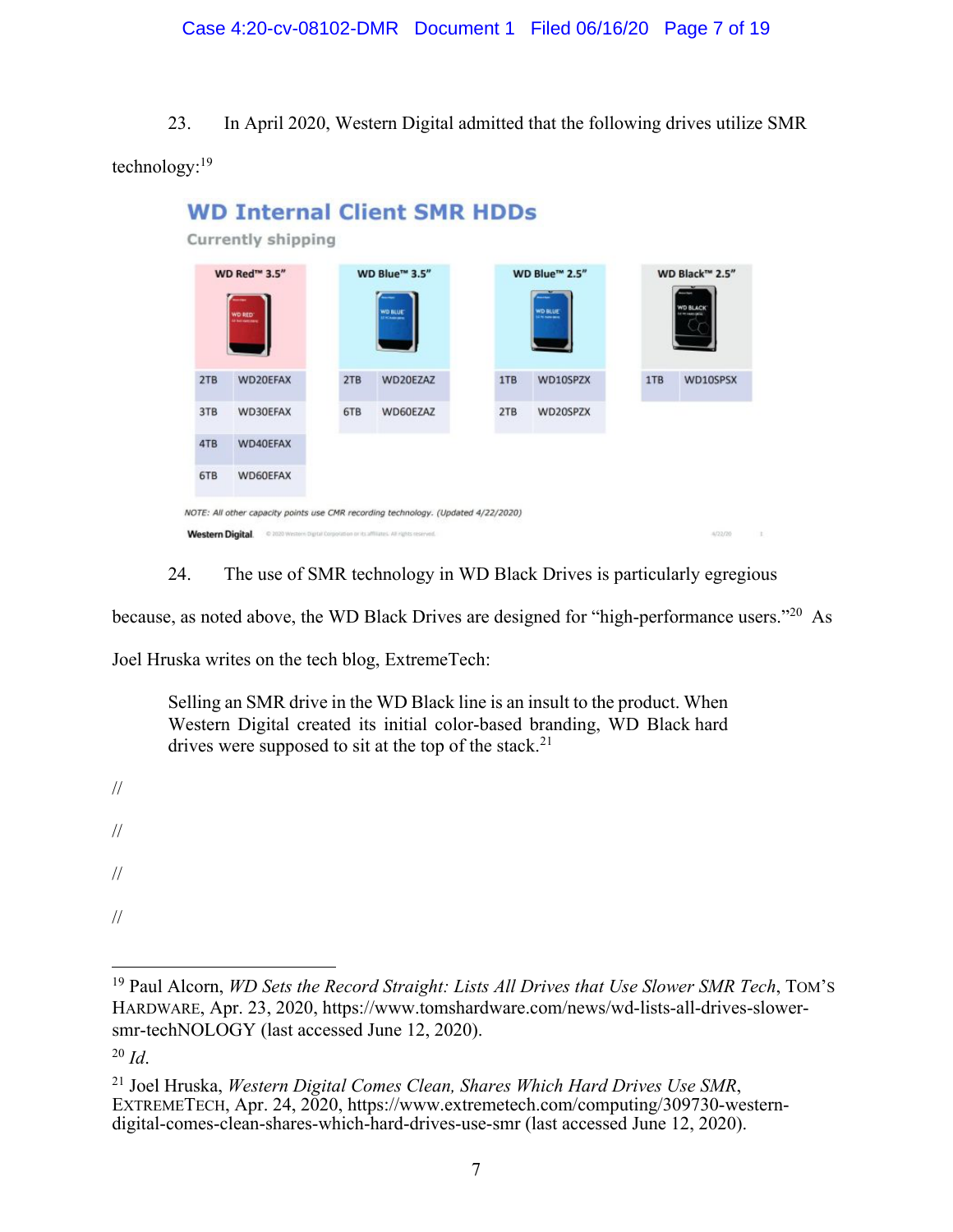## 25. Consumers have likewise excoriated Western Digital for its failure to disclose that

# the Hard Drives use SMR technology<sup>22</sup>:

Buzzard 43 points · 1 month ago

High performance, high capacity, high reliability; the ideal drive for those who demand the best.

WD management deserves to be fired.

firefox57endofaddons 25 points · 1 month ago have they completely lost their mind now?

selling SMR drives for NAS usage.

and there was 0 mention, that they are SMR drives, not even in their data sheets.

those lying misleading data destroying monsters at WD.

ShadowsSheddingSkin 6 points · 1 month ago · edited 1 month ago

It's pretty insane that they're selling blues and blacks with SMR drives inside and their public response is that all of this is the fault of the users for expecting drives to perform outside of their intended purpose.

Yeah, I guess I must have unrealistic expectations about a drive in the class that is supposed to represent their premium high-performance line performing better than what I could get by taking apart broken laptops from 2009. How silly of me.

reacher679  $\triangleright$  8 points  $\cdot$  1 month ago

For me the biggest disappointment is the fact that there is at least one Black SMR drive. That line is always supposed to represent the highest quality and performance out of their hard drives.

<sup>22</sup> FYI – WESTERN DIGITAL SMR HDDS, REDDIT,

https://www.reddit.com/r/DataHoarder/comments/g7m542/fyi\_western\_digital\_smr\_hdds/ (last accessed June 15, 2020).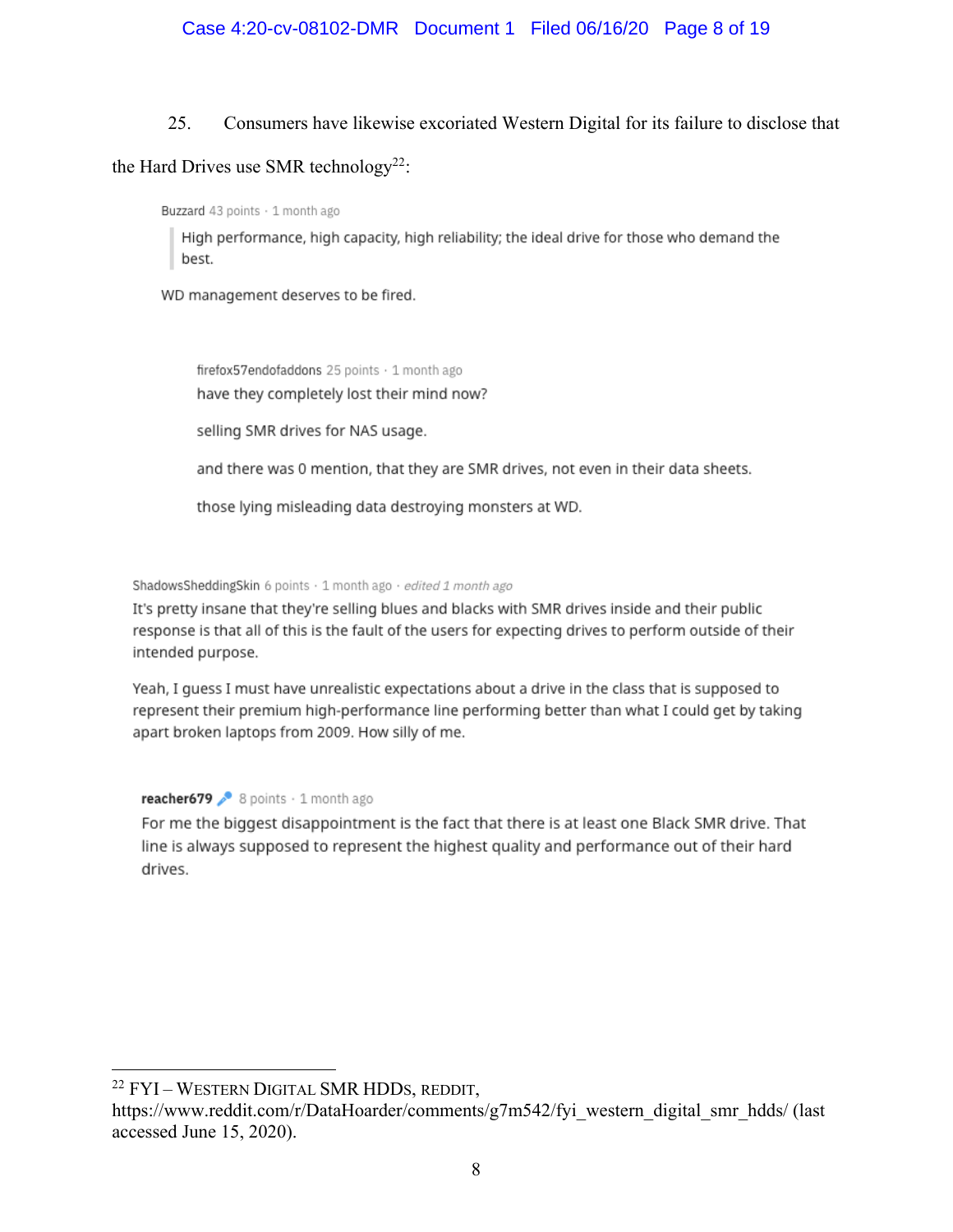## Case 4:20-cv-08102-DMR Document 1 Filed 06/16/20 Page 9 of 19

Neat\_Onion 250TB 5 points · 1 month ago · edited 1 month ago Can't believe a Black hard drive is on the list. Western Digital should be ashamed.

Black drives should represent no compromise performance.

- reacher679 3 points  $\cdot$  1 month ago
- Agreed! So frustrating

26. Further, even though SMR HDDs are cheaper to produce, Western Digital is not passing those savings onto consumers.23 For instance, in January 2020, prior to disclosing that its WD Black Drives use SMR technology, Western Digital sold the WD Black Drives for approximately \$69.24 Yet, since disclosing the WD Black Drives use the inferior SMR technology, Western Digital is still selling the WD Black Drives for \$6925:

| INTERNET ARCHIVE<br><b>WayBackMachine</b> | https://shop.westerndigital.com/products/internal-drives/wd-black-mobile-sata-hdd<br>1 capture<br>4 Jan 2020                                                                                                                    | DEC<br>FEB<br>Co<br>AN<br>020<br>2021<br>2019 |                                                                             |                           |
|-------------------------------------------|---------------------------------------------------------------------------------------------------------------------------------------------------------------------------------------------------------------------------------|-----------------------------------------------|-----------------------------------------------------------------------------|---------------------------|
|                                           |                                                                                                                                                                                                                                 | Free Shipping On All Orders                   |                                                                             |                           |
|                                           | <b>Western Digital</b> . Store                                                                                                                                                                                                  |                                               | My Cloud   ibi                                                              | <u>s a</u><br>Store Login |
|                                           | G-Technology-<br>SanDisk<br><b>WD</b>                                                                                                                                                                                           | <b>SHOP</b><br><b>EXPLORE</b>                 | <b>SUPPORT</b>                                                              | $\circ$                   |
|                                           | <b>HDD</b><br><b>WD Black Performance Mobile</b><br><b>Hard Drive</b><br>from Western Digital<br>Transfer Rate: up to 6Gb/s<br>Capacity<br>320 GB<br>250 GB<br>500 GB<br>1 TB<br>Cache Size<br>32 MB<br><b>64 MB</b><br>\$68.99 |                                               | Ω<br><b>Western Digital</b><br><b>WD BLACK®</b><br><b>2.5 PC HARD DRIVE</b> |                           |

<sup>23</sup> Paul Alcorn, *Western Digital Fesses Up: Some Red HDDs Use Slow SMR Tech Without Disclosure*.

<sup>24</sup> WD BLACK PERFORMANCE MOBILE HARD DRIVE, WAYBACK MACHINE, https://web.archive.org/web/20200104165130/https://shop.westerndigital.com/products/internaldrives/wd-black-mobile-sata-hdd#WD10SPSX (last accessed June 15, 2020).

<sup>25</sup> WD BLACK PERFORMANCE MOBILE HARD DRIVE,<br>https://shop.westerndigital.com/products/internal-drives/wd-black-mobile-sata-hdd#WD10SPSX (last accessed June 15, 2020).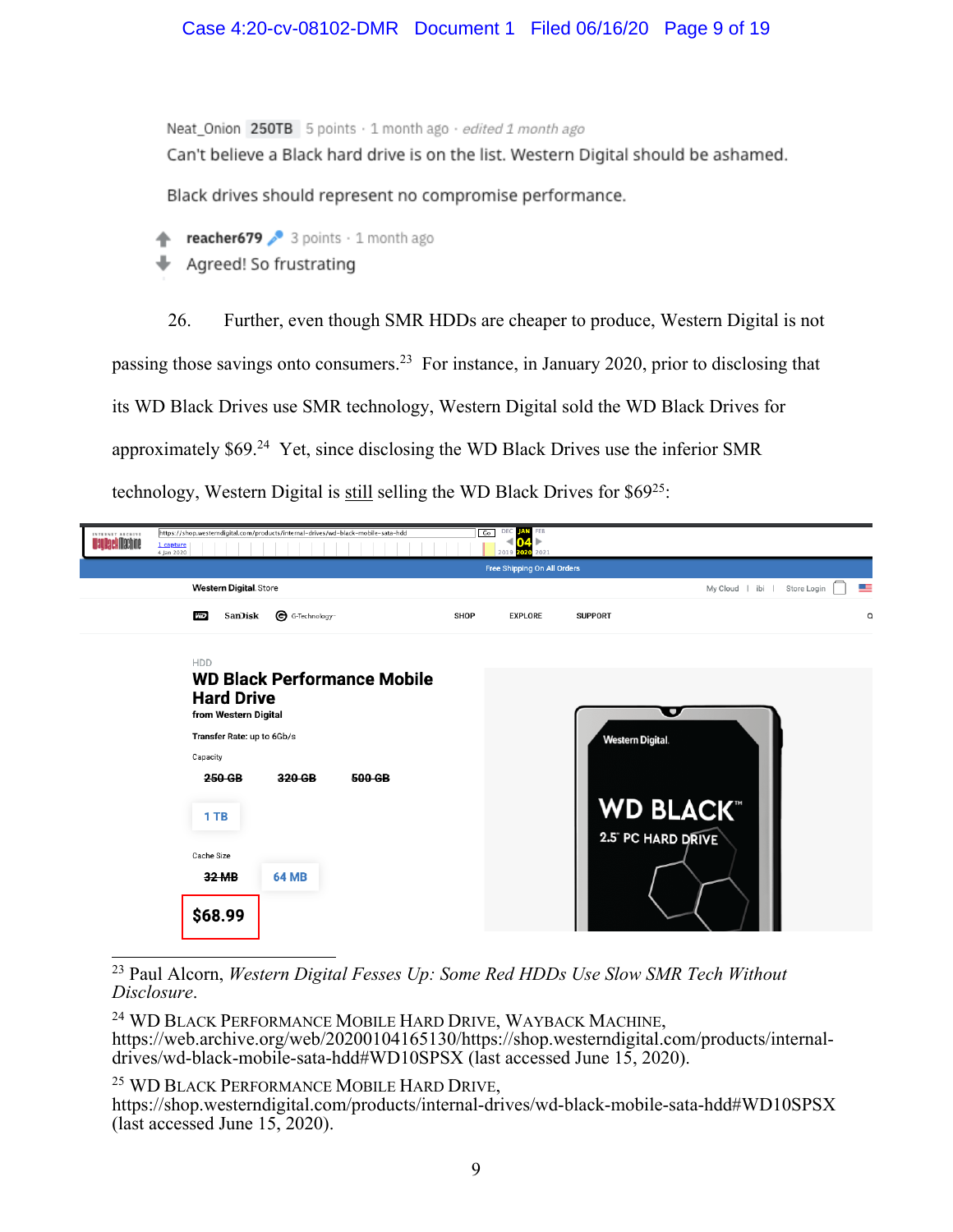

27. In short, Plaintiff and Class members who purchased the WD Black Drives or WD Blue Drives were not told that the Hard Drives use SMR technology, which affects drive performance and data stability. These consumers paid a price premium for drives they believed used CMR technology, which offers better performance. Had Western Digital disclosed that the Hard Drives use SMR technology, Plaintiff and Class members would not have purchased the Hard Drives, or would have paid less for the Hard Drives.

28. Plaintiff brings this action on behalf of the Class for equitable relief and to recover damages and restitution for: (i) violation of New York General Business Law ("GBL") § 349, (ii) violation of GBL § 350, (iii) fraudulent concealment, and (iv) unjust enrichment.

### **PARTIES**

29. Plaintiff Oscar Brown is a citizen of New York who resides in Manhattan. In or about October 2019, Mr. Brown purchased three WD Black Drives from B&H Photo in Manhattan for approximately \$100 each. When deciding which hard drive to purchase, Mr. Brown was particularly concerned with hard drive performance. Mr. Brown was aware that the WD Black Drives were advertised as having "[s]ophisticated performance-enhancing features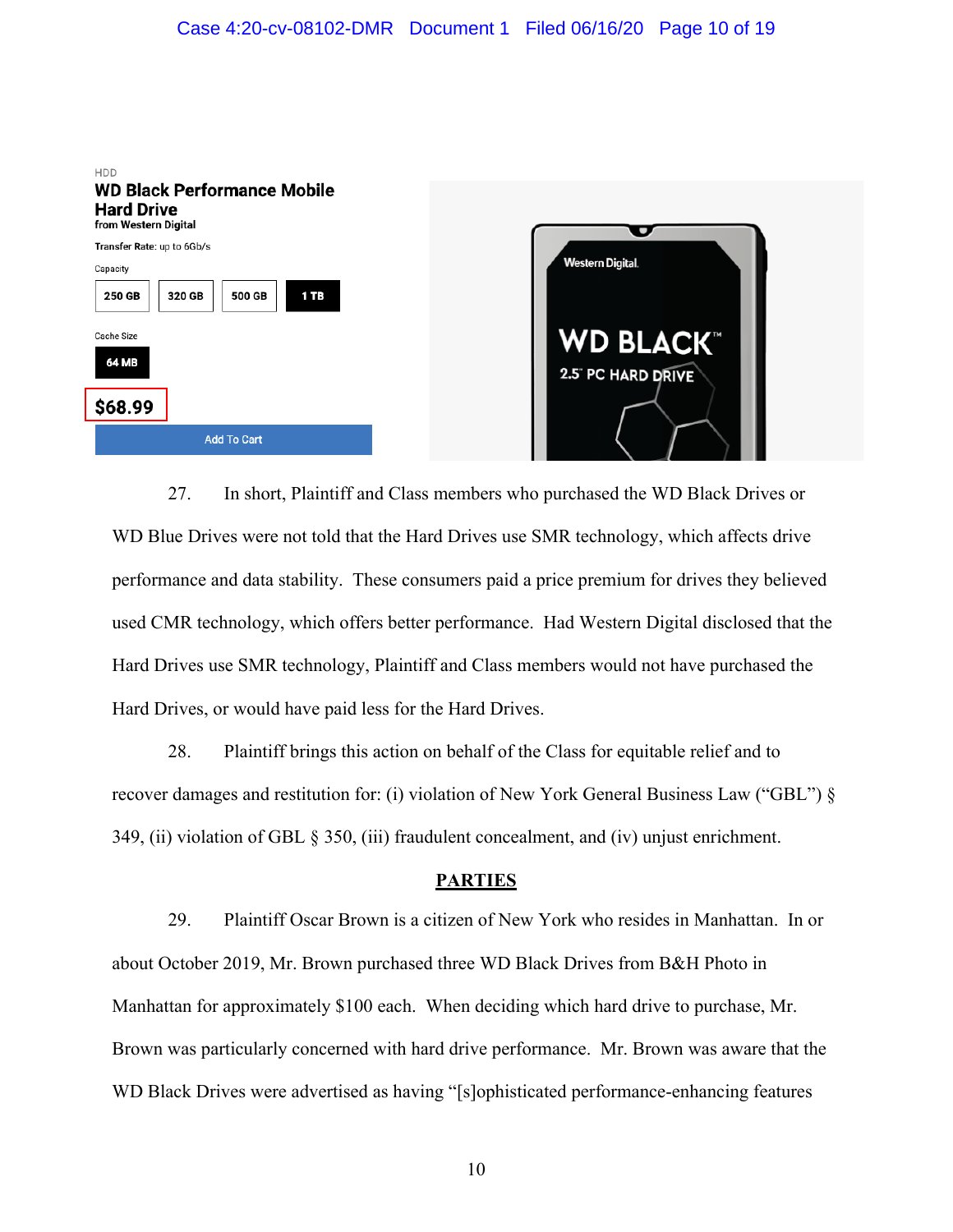#### Case 4:20-cv-08102-DMR Document 1 Filed 06/16/20 Page 11 of 19

[that] deliver the speed you need for demanding applications like photo and video editing and internet gaming," and offering "[h]igh performance, high capacity, high reliability, and cuttingedge technology." Prior to purchase, Mr. Brown carefully reviewed the labeling on WD Black Drives' packaging, and saw no representations that the WD Black Drives use SMR technology. Had Defendant disclosed that the WD Black Drives use SMR technology, Mr. Brown would have been aware of that fact and would not have purchased the WD Black Drives at all, or would have only been willing to pay a substantially reduced price for the WD Black Drives. Mr. Brown used the WD Black Drives as directed, but all three failed in or about December 2019 due to logic board errors. Because the WD Black Drives use SMR technology, it was impossible to repair the WD Black Drives, and Mr. Brown lost 3 terabytes of data.

30. Defendant Western Digital Corporation is a Delaware corporation with its principal place of business at 5601 Great Oaks Parkway, San Jose, California 95119. Western Digital distributes Hard Drives throughout the United States, and specifically in the State of New York.

#### **JURISDICTION AND VENUE**

31. This Court has subject matter jurisdiction over this action pursuant to 28 U.S.C. § 1332(d) because there are more than 100 class members, the aggregate amount in controversy exceeds \$5,000,000.00, exclusive of interest, fees, and costs, and at least one Class member is a citizen of a state different from Defendant.

32. This Court has personal jurisdiction over Defendant because Defendant purposefully availed itself of this forum by engaging in suit-related conduct in this District.

33. Venue is proper in this judicial district pursuant to 28 U.S.C. § 1391 because Defendant does business throughout this District and the events or omissions giving rise to this action occurred in this District.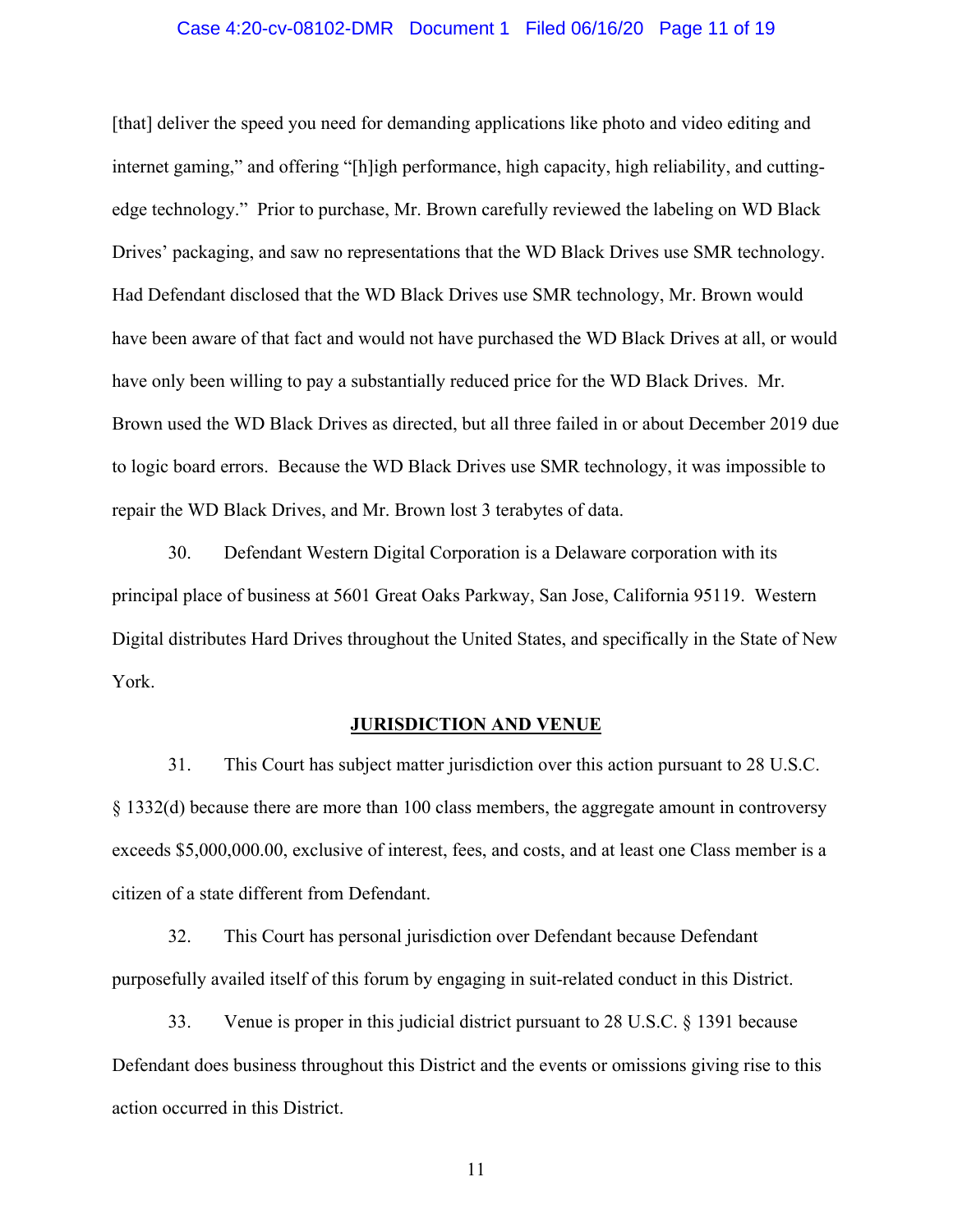#### **CLASS REPRESENTATION ALLEGATIONS**

34. Plaintiff seeks to represent a class defined as all persons in the United States who purchased the Hard Drives (collectively, the "Class"). Excluded from the Class are persons who made such purchase for purpose of resale.

35. Plaintiff also seeks to represent a subclass defined as all Class members who purchased the Hard Drives in New York (the "New York Subclass").

36. Collectively, the Class and the New York Subclass shall be referred to as the "Classes."

37. **Numerosity.** Members of the Classes are so numerous that their individual joinder herein is impracticable. On information and belief, members of the Class number in the millions. The precise number of members of the Class and Subclass and their identities are unknown to Plaintiff at this time but may be determined through discovery. Members of the Class and Subclass may be notified of the pendency of this action by mail and/or publication through the distribution records of Defendant and third-party retailers and vendors.

38. **Existence and predominance of common questions of law and fact.** Common questions of law and fact exist as to all members of the Class and subclass and predominate over questions affecting only individual members of the Class and subclass. Common legal and factual questions include, but are not limited to:

- (a) Whether Defendant's failure to disclose the presence of SMR technology in the Hard Drives is a material omission;
- (b) Whether Defendant had a duty to disclose the presence of SMR technology in the Hard Drives;
- (c) whether Defendant is liable to Plaintiff and the Classes for unjust enrichment;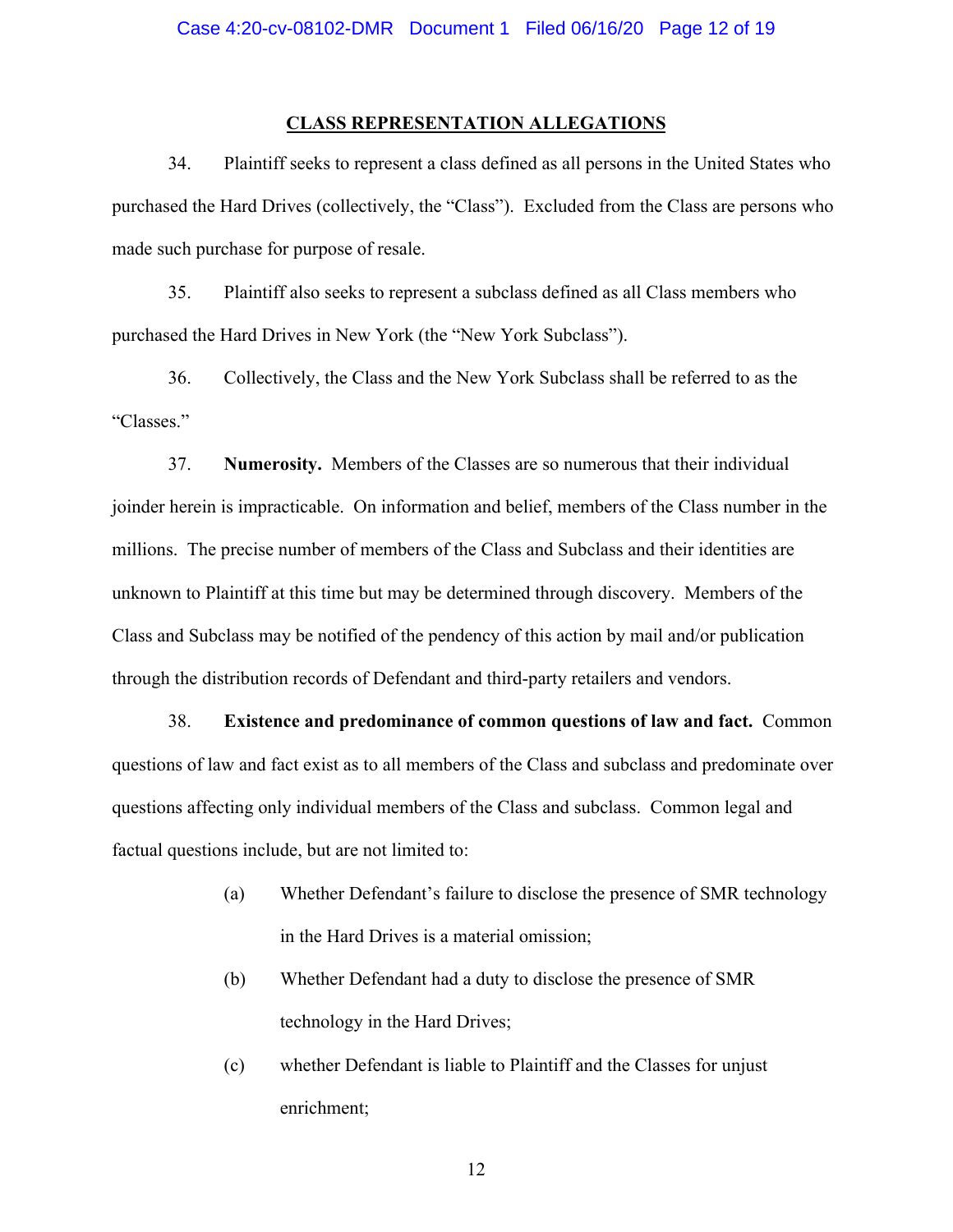- (d) whether Plaintiff and the Class have sustained monetary loss and the proper measure of their losses;
- (e) whether Plaintiff and the Class and Subclass are entitled to declaratory and injunctive relief; and
- (f) whether Plaintiff and the Class and Subclass are entitled to restitution and disgorgement from Defendant.

39. **Typicality.** The claims of the named Plaintiff are typical of the claims of the Class and Subclass in that the named Plaintiff was exposed to Defendant's misleading marketing and promotional materials and representations, purchased the Hard Drives without knowledge that they use SMR technology, and suffered a loss as a result of that purchase.

40. **Adequacy of Representation.** Plaintiff is an adequate representative of the Class and Subclass because his interests do not conflict with the interests of the members of the Classes he seeks to represent, he has retained competent counsel experienced in prosecuting class actions, and he intends to prosecute this action vigorously. The interests of members of the Classes will be fairly and adequately protected by Plaintiff and his counsel.

41. **Superiority.** The class mechanism is superior to other available means for the fair and efficient adjudication of the claims of members of the Class and subclass. Each individual member of the Classes may lack the resources to undergo the burden and expense of individual prosecution of the complex and extensive litigation necessary to establish Defendant's liability. Individualized litigation increases the delay and expense to all parties and multiplies the burden on the judicial system presented by the complex legal and factual issues of this case. Individualized litigation also presents a potential for inconsistent or contradictory judgments. In contrast, the class action device presents far fewer management difficulties and provides the benefits of single adjudication, economy of scale, and comprehensive supervision by a single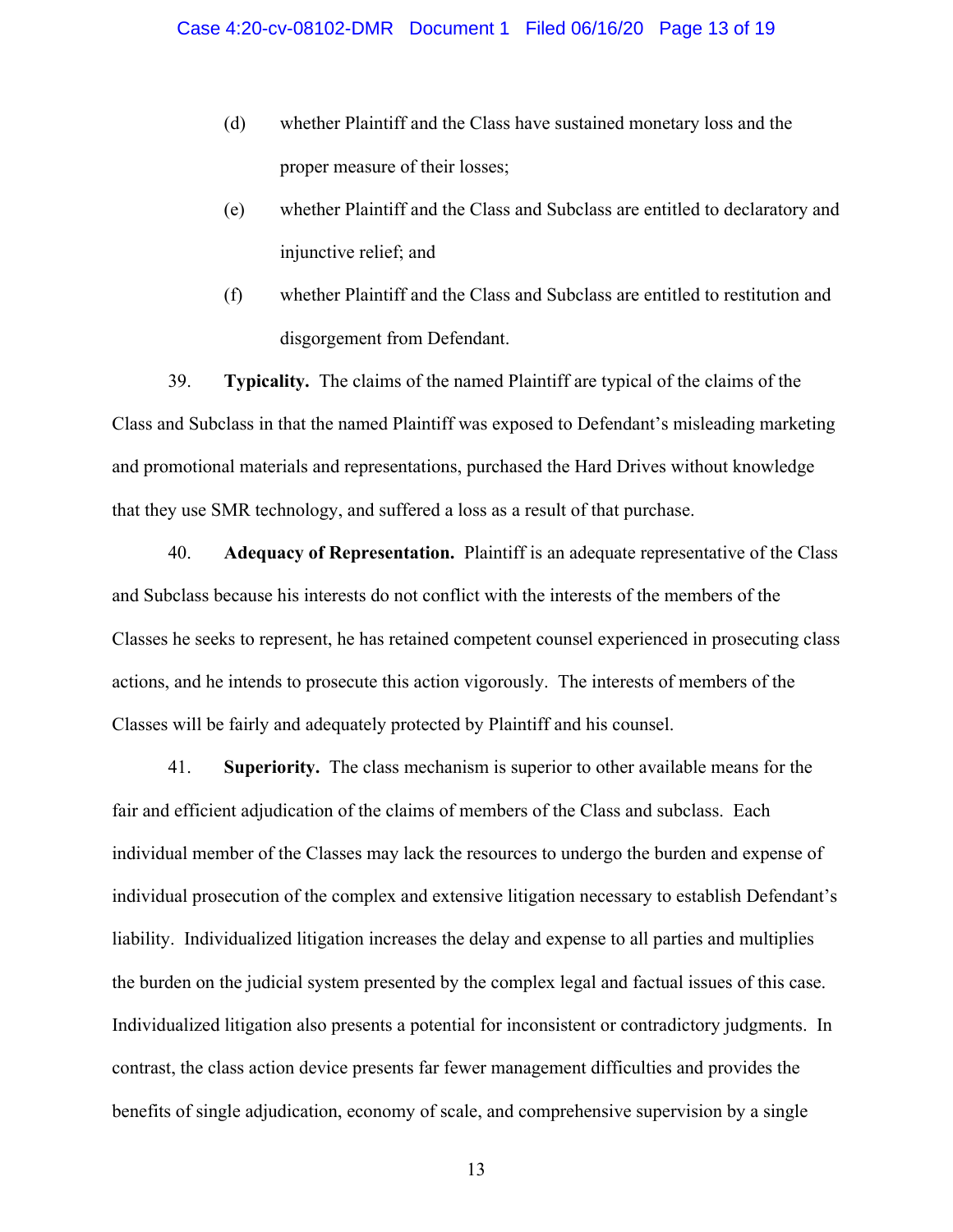#### Case 4:20-cv-08102-DMR Document 1 Filed 06/16/20 Page 14 of 19

court on the issue of Defendant's liability. Class treatment of the liability issues will ensure that all claims and claimants are before this Court for consistent adjudication of the liability issues.

## **COUNT I Violation Of New York General Business Law § 349 (On Behalf Of The New York Subclass)**

42. Plaintiff incorporates by reference and re-alleges each and every allegation set forth above as though fully set forth herein.

43. Plaintiff brings this claim individually and on behalf of members of the New York Subclass against Defendant.

44. By the acts and conduct alleged herein, Defendant committed unfair or deceptive acts and practices by failing to disclose that the Hard Drives use SMR technology.

45. The foregoing deceptive acts and practices were directed at consumers.

46. The foregoing deceptive acts and practices are misleading in a material way

because SMR technology has inferior speed (performance) and data security to standard CMR technology used in most consumer-grade HDDs. Accordingly, Defendant's omission was material to Plaintiff and members of the New York Subclass.

47. Defendant alone possessed the knowledge that the Hard Drives use SMR technology, and did not provide that information to consumers until April 2020.

48. Plaintiff and members of the New York Subclass were injured as a result because (a) they would not have purchased the Hard Drives if they had known that the Hard Drives use SMR technology, and (b) they overpaid for the Hard Drives on account of Defendant's failure to disclose that the Hard Drives use SMR technology.

49. On behalf of himself and other members of the New York Subclass, Plaintiff seeks to enjoin the unlawful acts and practices described herein, to recover his actual damages or fifty dollars, whichever is greater, three times actual damages, and reasonable attorneys' fees.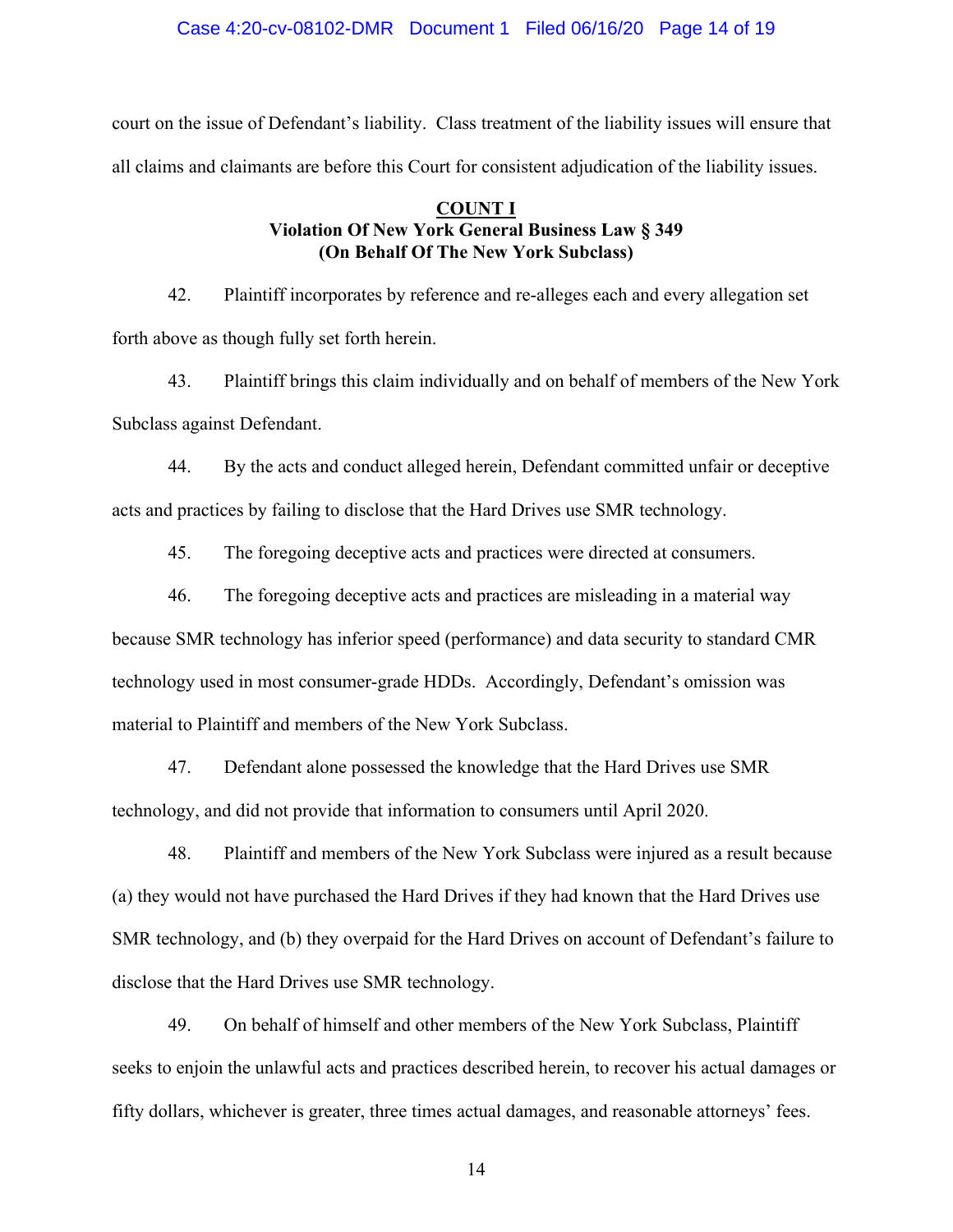## **COUNT II Violation Of New York General Business Law § 350 (On Behalf Of The New York Subclass)**

50. Plaintiff incorporates by reference and re-alleges each and every allegation set forth above as though fully set forth herein.

51. Plaintiff brings this claim individually and on behalf of members of the New York Subclass against Defendant.

52. Based on the foregoing, Defendant has engaged in consumer-oriented conduct that is deceptive or misleading in a material way, which constitutes false advertising in violation of Section 350 of the New York General Business Law, by failing to disclose that the Hard Drives use SMR technology.

53. The foregoing advertising was directed at consumers and was likely to mislead a reasonable consumer acting reasonably under the circumstances.

54. This omission has resulted in consumer injury or harm to the public interest.

55. Defendant alone possessed the knowledge that the Hard Drives use SMR technology, and did not provide that information to consumers until April 2020.

56. As a result of this omission, Plaintiff and members of the New York Subclass have suffered economic injury because (a) they would not have purchased the Hard Drives if they had known that the Hard Drives use SMR technology, and (b) they overpaid for the Hard Drives on account of Defendant's failure to disclose that the Hard Drives use SMR technology.

57. On behalf of himself and other members of the New York Subclass, Plaintiff seeks to enjoin the unlawful acts and practices described herein, to recover their actual damages or five hundred dollars, whichever is greater, three times actual damages, and reasonable attorneys' fees.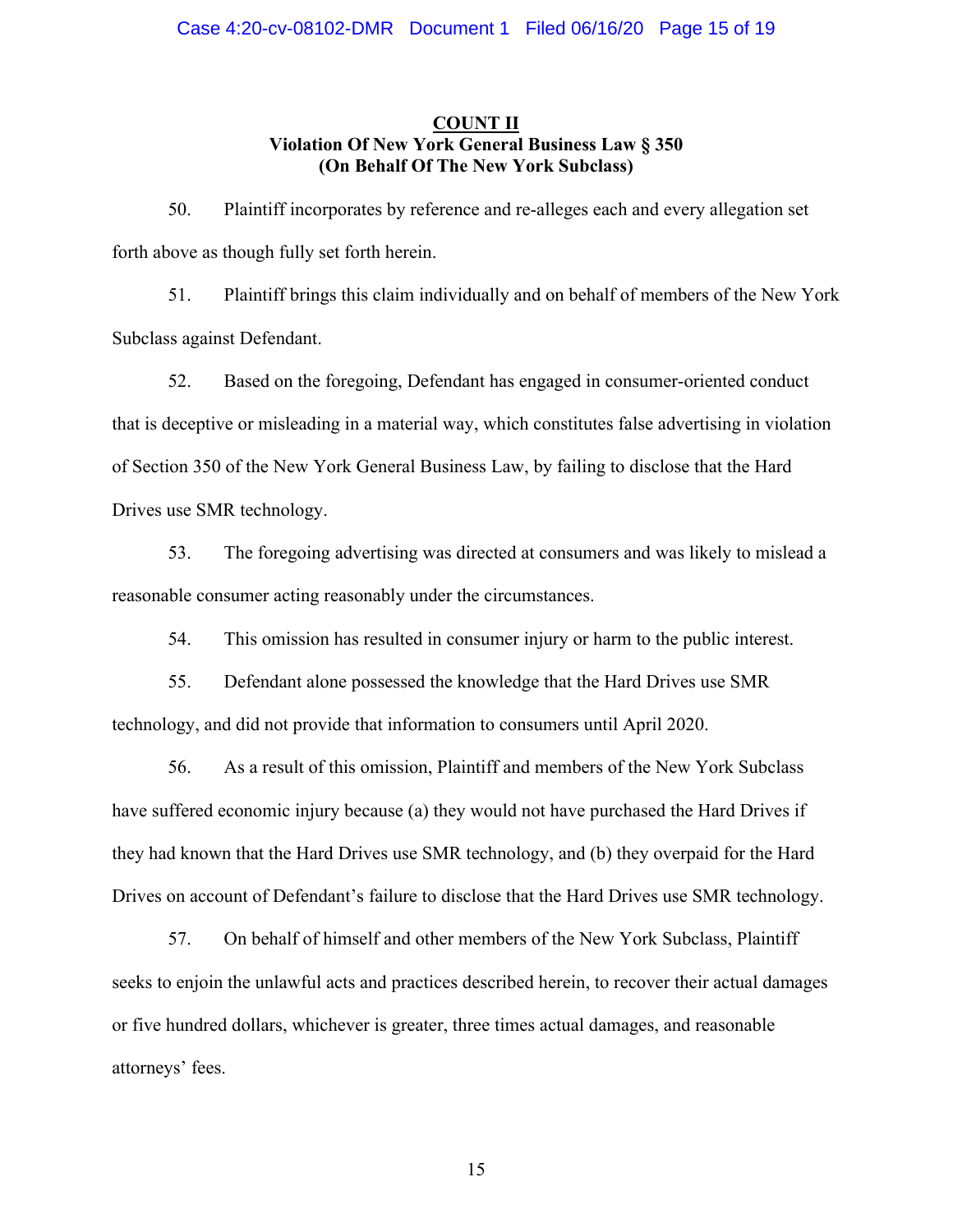#### **COUNT III Fraudulent Concealment (On Behalf Of The Nationwide Class)**

58. Plaintiff hereby incorporates by reference the allegations contained in all preceding paragraphs of this complaint.

59. Plaintiff brings this claim individually and on behalf of the members of the proposed Class and New York Subclass against Defendant.

60. Defendant had a duty to disclose material facts to Plaintiff and the Class, namely that Defendant were in fact manufacturing, distributing, and selling the Hard Drives with SMR technology without disclosing as much, because Defendant had superior knowledge such that the transactions without the disclosure were rendered inherently unfair.

61. Defendant possessed knowledge of these material facts. During this time, Plaintiff and members of the Classes were using the Hard Drives without knowing the Hard Drives used SMR technology, nor was such knowledge readily available to Plaintiff and members of the Class.

62. Defendant failed to discharge its duty to disclose these materials facts.

63. In so failing to disclose these material facts to Plaintiff and the Class, Defendant intended to hide from Plaintiff and the Class that the Hard Drives they were purchasing used SMR technology, and thus acted with scienter and/or an intent to defraud.

64. Defendant knew that Plaintiff and members of the Class were acting on the basis of Defendant's failure to disclose that the Hard Drives used SMR technology.

65. Plaintiff and the Class reasonably relied on Defendant's failure to disclose insofar as they would not have purchased the Hard Drives sold by Defendant had they known the Hard Drives used SMR technology.

66. As a direct and proximate cause of Defendant's fraudulent concealment, Plaintiff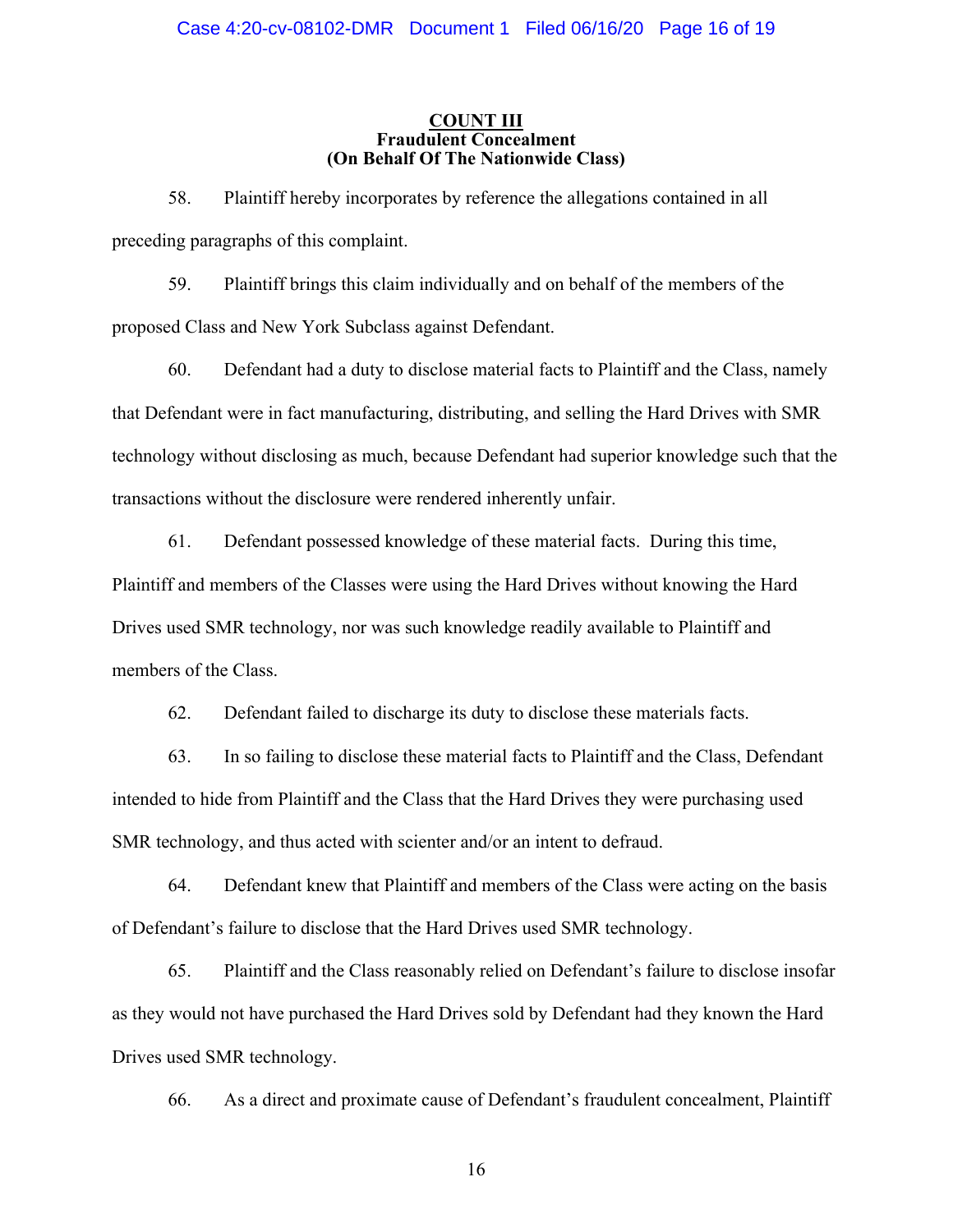#### Case 4:20-cv-08102-DMR Document 1 Filed 06/16/20 Page 17 of 19

and the Class suffered damages in the amount of price premium paid for the Hard Drives that Plaintiff and the Class believed did not use SMR technology.

67. As a result of Defendant's willful and malicious conduct, punitive damages are warranted.

## **COUNT IV Unjust Enrichment (On Behalf Of The Classes)**

68. Plaintiff hereby incorporates by reference the allegations contained in all preceding paragraphs of this complaint.

69. Plaintiff brings this claim individually and on behalf of the members of the proposed Class and New York Subclass against Defendant.

70. Plaintiff and the Class members conferred a benefit on Defendant in the form of monies paid to purchase Defendant's Hard Drives.

71. Defendant is aware of this benefit.

72. Defendant voluntarily accepted and retained this benefit.

73. Defendant has been unjustly enriched in retaining the revenues derived from Plaintiff's and Class members' purchases of Hard Drives. Retention of those monies under these circumstances is unjust and inequitable because Defendant failed to disclose that the Hard Drives use SMR technology.

74. Because Defendant's retention of the non-gratuitous benefits conferred on it by Plaintiff and members of the Classes is unjust and inequitable, Defendant must pay restitution to Plaintiff and the members of the Class and subclass for their unjust enrichment, as ordered by the Court.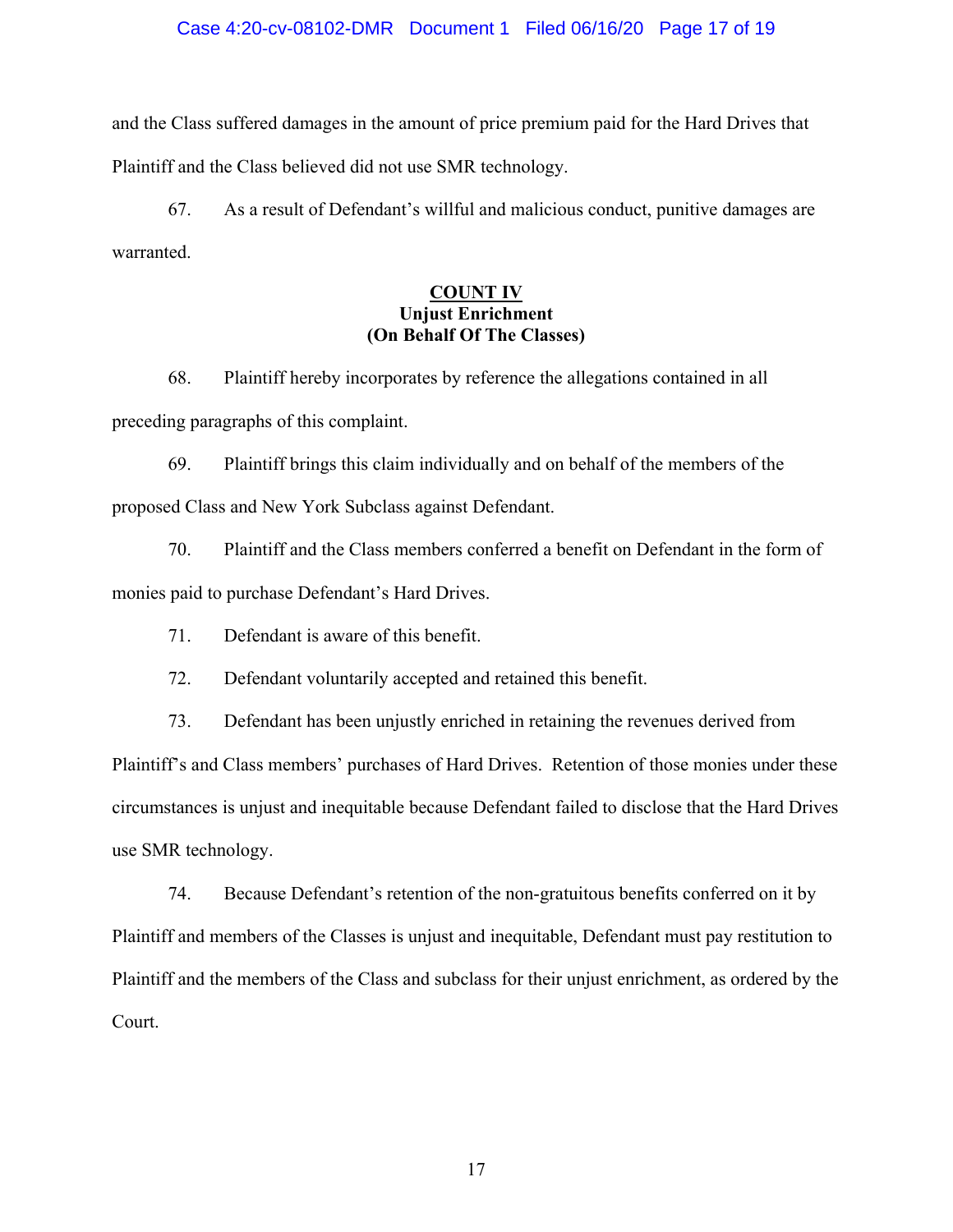## **RELIEF DEMANDED**

WHEREFORE, Plaintiff, individually and on behalf of all others similarly situated, seeks

judgment against Defendant, as follows:

- (a) For an order certifying the Classes under Rule 23 of the Federal Rules of Civil Procedure and naming Plaintiff as representative of the Class and New York Subclass and Plaintiff's attorneys as Class Counsel to represent the Class and New York Subclass;
- (b) For an order declaring the Defendant's conduct violates the statutes referenced herein;
- (c) For an order finding in favor of Plaintiff and the Class and New York Subclass on all counts asserted herein;
- (d) For compensatory, statutory, and punitive damages in amounts to be determined by the Court and/or jury;
- (e) For prejudgment interest on all amounts awarded;
- (f) For an order of restitution and all other forms of equitable monetary relief;
- (g) For an order enjoining Defendant from continuing the illegal practices detailed herein and compelling Defendant to undertake a corrective advertising campaign; and
- (h) For an order awarding Plaintiff and the Class and New York Subclass their reasonable attorneys' fees and expenses and costs of suit.

# **JURY TRIAL DEMANDED**

Pursuant to Federal Rule of Civil Procedure 38(b), Plaintiff demands a trial by jury of any

and all issues in this action so triable of right.

Dated: June 16, 2020 Respectfully submitted,

# **BURSOR & FISHER, P.A.**

By: */s/ Yitzchak Kopel* Yitzchak Kopel

Yitzchak Kopel Alec M. Leslie Max S. Roberts 888 Seventh Avenue, Third Floor New York, NY 10019